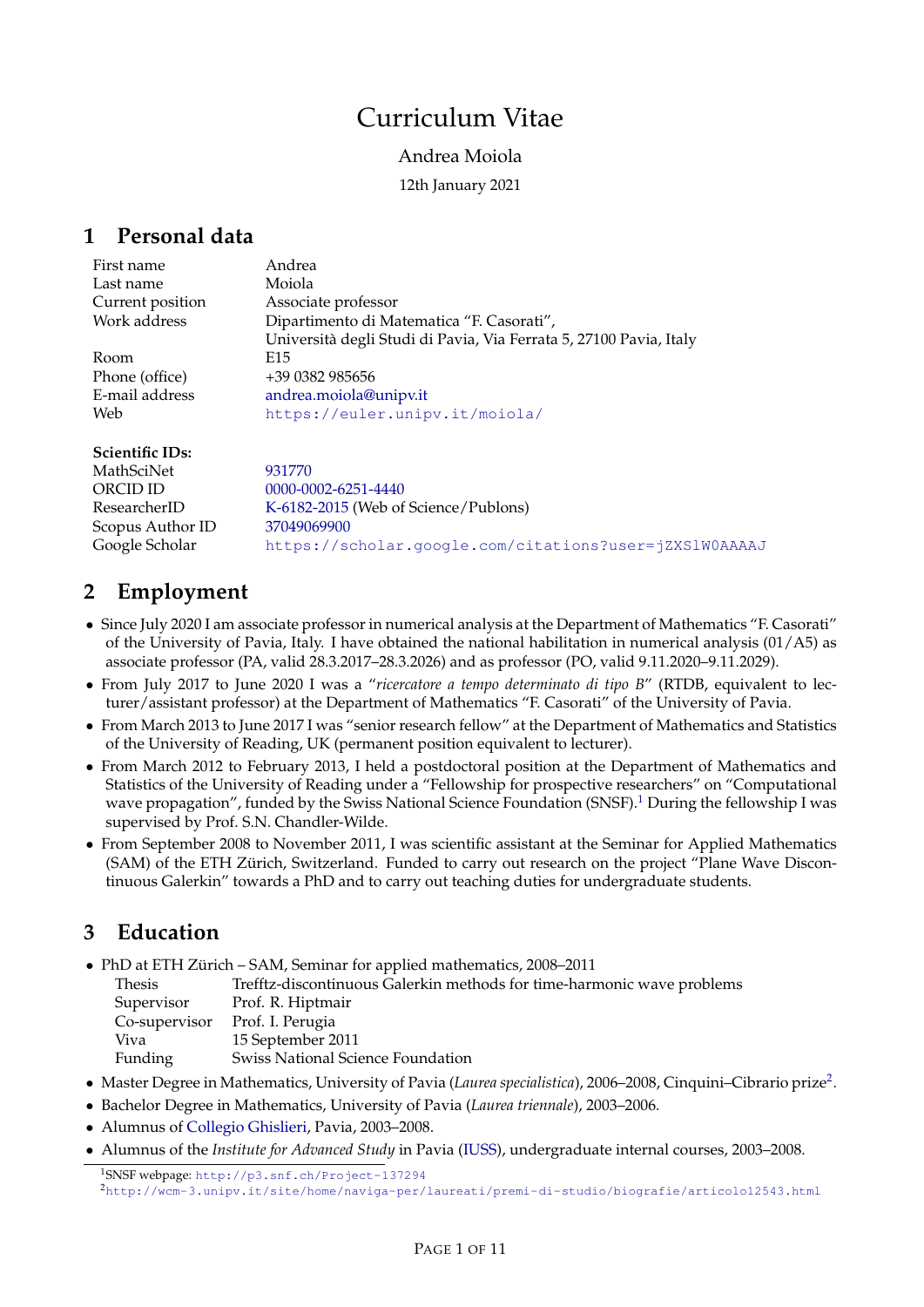# <span id="page-1-0"></span>**4 Invited talks**

# <span id="page-1-1"></span>**Invited talks at conferences and workshops**

- "Interplay of multiscale data assimilation and data science with advanced PDE discretizations", ESI Vienna, 25–29 June, 2018. Part of the ESI programme "Numerical Analysis of Complex PDE Models in the Sciences".
- Oberwolfach workshop on "Space-time Methods for Time-dependent PDEs", 12–18 March 2017.
- "Space-Time Methods for PDEs", RICAM Linz, Austria, 7–11 November 2016.
- LMS–EPSRC Symposium, "Mathematical and Computational Aspects of Maxwell's Equations", Durham, 11–21 July 2016.
- "Computational and Numerical Analysis of Transient Problems in Acoustics, Elasticity, and Electromagnetism", BIRS, Banff, Canada, 17–22 January 2016.
- LMS–EPSRC Symposium, "Building bridges: connections and challenges in modern approaches to numerical PDEs", Durham, 8–16 July 2014.
- "British Computational PDEs Colloquium: New Trends", ICMS, Edinburgh, 23–24 January 2014.
- Oberwolfach workshop on "Computational electromagnetism and acoustics", 20–26 January 2013.
- Workshop on: "Non-Standard Numerical Methods for PDE's", Pavia, Italy, 29 June–2 July 2010.
- Oberwolfach workshop on "Computational electromagnetism and acoustics", 14–20 February 2010.

# <span id="page-1-2"></span>**Invited contributions to minisymposia at conferences**

- XXI UMI conference ("Unione Matematica Italiana"), Pavia, 2–7 September 2019.
- ICIAM 2019, Valencia, 15–19 July 2019.
- MAFELAP 2019, Brunel, 17–21 June 2019.
- WONAPDE 2019, Concepción, Chile, 21–25 January, 2019 (two minisymposia).
- "Inverse Problems: Modeling and Simulation" conference, Malta, 21–25 May 2018.
- Equadiff, Bratislava, 24–28 July 2017.
- International Conf. on Domain Decomposition Methods, DD XXIV, Svalbard, Norway, 6–10 February 2017.
- MAFELAP 2016, Brunel university, UK, 14–17 June 2016.
- XXIV CEDYA / XIV CMA conference, Cadiz, Spain, 8–12 June 2015.
- MAFELAP 2013, Brunel university, UK, 10–14 June 2013.
- 3rd European Seminar on Computing (ESCO2012), Pilsen, Czech Republic, 25–29 June 2012.
- DSPDEs'10, Barcelona, 31 May–4 June, 2010.
- WONAPDE 2010, Concepción, Chile, 11–15 January, 2010.
- MAFELAP 2009, Brunel university, UK, 9-12 June, 2009.

# <span id="page-1-3"></span>**Invited research seminars**

- Department of Mathematics, Sapienza University, Roma, 14 May 2019.
- Oldenburg, 15 November 2018.
- Bologna, 20 June 2018.
- SBAI, Sapienza University, Roma, 21 March 2018.
- SAM, ETH Zürich, 2 November 2016.
- Hamburg University of Technology, 23 June 2016.
- Laboratoire Poems, ENSTA-INRIA-CNRS, Palaiseau, 18 November 2015.
- Durham, 29 April 2015.
- Bath, 20 February 2015.
- Oxford, 15 May 2014.
- University of Vienna, 24 March 2014.
- Collége de France, Paris, 17 May 2013.
- Leicester, 18 October 2012.
- Strathclyde, 17 April 2012.
- Bath, 23 March 2012.
- Reading, 12 March 2012.
- Chinese University of Hong Kong, 9 September 2009.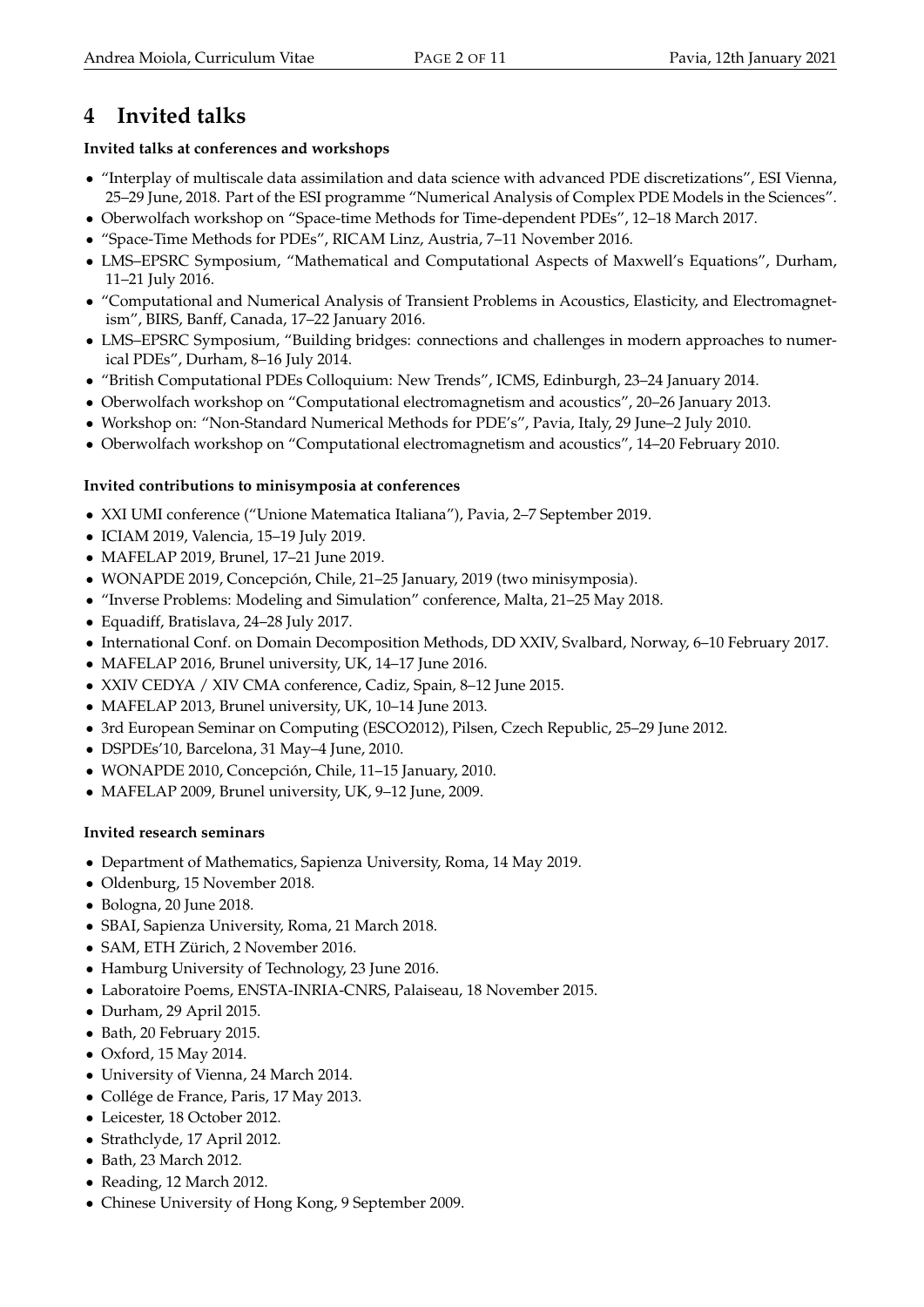# <span id="page-2-3"></span>**5 Other presentations**

# <span id="page-2-4"></span>**Contributed talks at conferences**

- GNCS meeting, Montecatini, 11-13 February 2020.
- "Waves 2019", Vienna, 25–30 August 2019.
- "New directions in numerical computation", Oxford, 25–28 August 2015.
- "Waves 2015", Karlsruhe, 20–24 July 2015.
- "Boundary & finite element methods for high frequency scattering problems", Reading, 15–16 Dec. 2014.
- "Waves 2013", Gammarth, Tunisia, 3–7 June 2013.
- InnoWave, Nottingham, 3–7 September 2012.
- Finite Element Fair/Rodeo/Circus, Paris, 3–4 June 2011.
- "Highly Oscillatory Problems: From Theory to Applications", Cambridge, 12–17 September 2010.
- Swiss Numerics Colloquium, Basel, 24 April 2009.

### <span id="page-2-5"></span>**Other talks at research seminars**

- IMATI–CNR, Pavia, 12 April 2019.
- PDE seminar, Reading, 18 October 2016.
- Numerical analysis research afternoon, Reading, 30 October 2013.
- Brain Embodiment Lab, Reading, 25 September 2013.
- Waves group meeting, Reading, 26 March 2013.
- Reading departmental analysis day, 19 October 2012.
- Pro<sup>∗</sup>Doc summer retreat, Disentis, 18–21 August 2010.

### <span id="page-2-6"></span>**Poster presentations**

• "Wave Propagation and Scattering, Inverse Problems and Applications in Energy and the Environment", RICAM Linz, Austria, 21–25 November 2011.

# <span id="page-2-7"></span>**6 Grants and invitations**

# <span id="page-2-8"></span>**Grants**

- INdAM–GNCS research project 2019, "*Metodi numerici non-standard per PDEs: efficienza, robustezza e affidabili-*tà", 6 100€, PI.<sup>[3](#page-2-0)</sup>
- $\bullet~$  ANVUR "Finanziamento delle attività base di ricerca" (FFABR), 2017, 3 000 $\in$ .<sup>[4](#page-2-1)</sup>
- EPSRC (British Engineering and Physical Sciences Research Council) First Grant EP/N019407/1 on "Discretisations of sign-definite formulations for the Helmholtz equation", 2016–2018, £ 100 000. Ranked first in November 201[5](#page-2-2) EPSRC Mathematics Prioritisation Panel Meeting<sup>5</sup>. (The grant was transferred to S.N. Chandler-Wilde when I left UK.)
- London Mathematical Society Conference Grant–Scheme 1, to organise a workshop on "Recent advances in discontinuous Galerkin methods" at Reading, 2016, with T. Pryer (£ 1 300).
- London Mathematical Society Conference Grant–Scheme 1, to organise a workshop on "Recent advances in discontinuous Galerkin methods" at Reading, 2014, with A. Chernov and T. Pryer (£ 1 800).
- International personal research fellowship "Fellowship for prospective researchers" at the Department of Mathematics and Statistics of the University of Reading, March 2012–February 2013. Funded by the Swiss National Science Foundation (42 000 Swiss francs).
- Exchange Ph.D. student at the Chinese University of Hong Kong under the "Global Scholarship Programme for Research Excellence—CNOOC Grants", September–October 2009 (HK\$ 15 000, ∼e 1 470).
- Several small travel grants to attend conferences (WONAPDE 2010 in Concepción, DSPDEs in Barcelona, ESF conference in Cambridge, two OWLG grants for workshops in Oberwolfach, CIME in Cetraro, UoR "Research Travel Grant" for CEDYA in Cadiz, IMA small grant for workshop in Banff).

<span id="page-2-2"></span><span id="page-2-1"></span><span id="page-2-0"></span><sup>3</sup><https://www.altamatematica.it/gncs/archivi/storico-progetti-di-ricerca> <sup>4</sup>[http://www.anvur.org/index.php?option=com\\_content&view=article&id=1204](http://www.anvur.org/index.php?option=com_content&view=article&id=1204) 5<http://gow.epsrc.ac.uk/NGBOViewPerson.aspx?PersonId=-525355>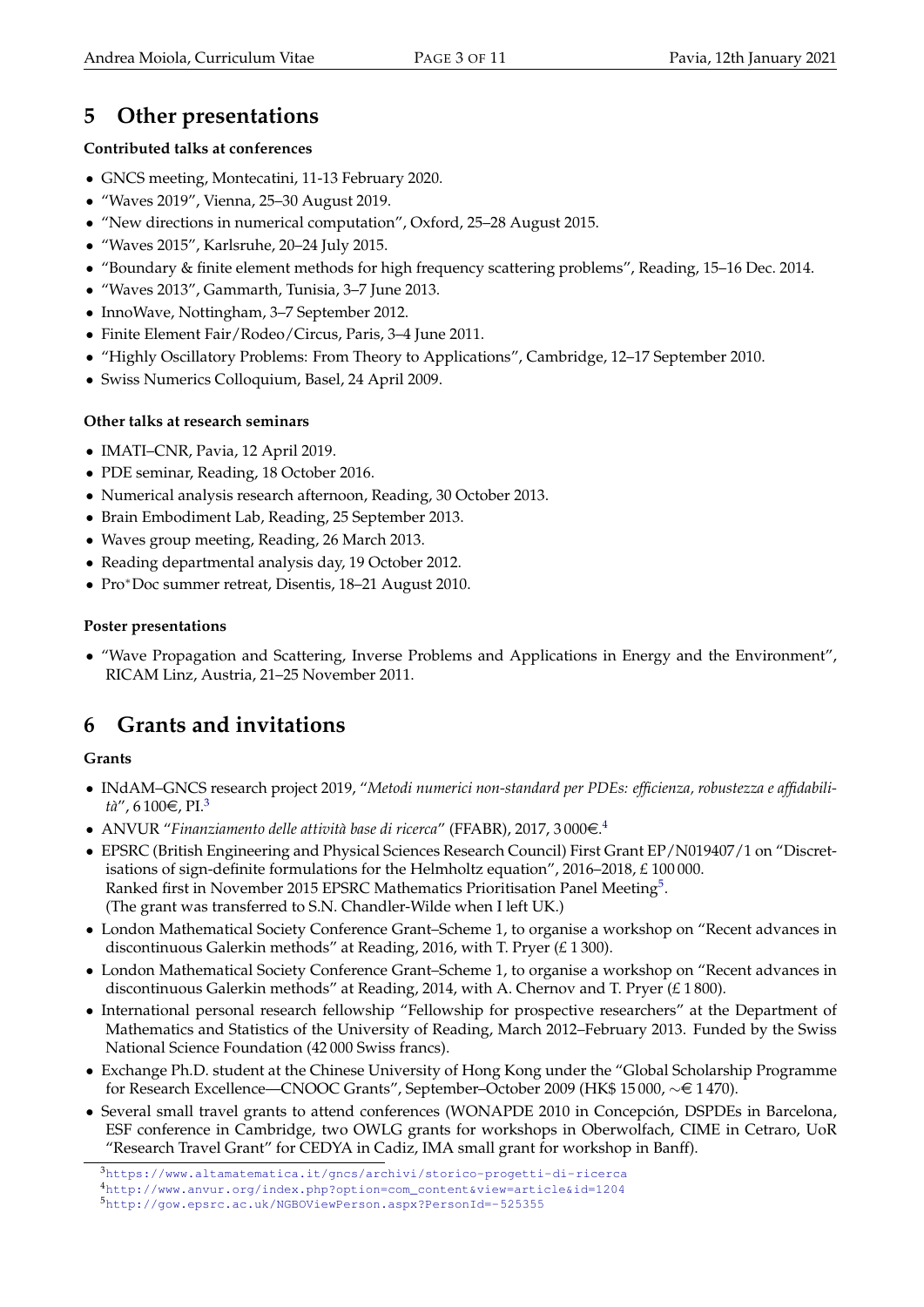### <span id="page-3-0"></span>**Participation in other projects and grants**

- GNCS research project 2020, "*Aspetti teorici e numerici di tecniche innovative per la risoluzione efficiente di PDE*". PI: L. Tamellini.
- PRIN 2017 [NA-FROM-PDEs,](https://people.sissa.it/~grozza/na-from-pdes/) "Numerical analysis for full and reduced order methods for the efficient and accurate solution of complex systems governed by partial differential equations'. PI: G. Rozza. 2019–2022.
- Visiting Researcher on the EPSRC grant [EP/S01375X/1,](https://gow.epsrc.ukri.org/NGBOViewGrant.aspx?GrantRef=EP/S01375X/1) "Integral equations on fractal domains: analysis and computation", August 2019–July 2021. PI: D.P. Hewett (UCL).
- GNCS research project 2018, "*Metodi non conformi per equazioni alle derivate parziali*". PI: A. Veeser.
- SNSF ProDoc grant [124883,](http://p3.snf.ch/Project-124883) "Plane wave discontinuous Galerkin methods", 2009–2011. PI: R. Hiptmair.

### <span id="page-3-1"></span>**Invited research visits and scientific programmes**

- SAM, ETH Zürich, Switzerland, 1–4 November 2016, 29 May–1 June 2018, 24–29 June 2019.
- Sapienza University, Roma, 13–16 May 2019.
- Pontifica Universidad Católica de Chile, Santiago, 4–8 February 2019.
- University of Bath, 7–11 January 2019.
- Erwin Schroedinger Institute (ESI) thematic programme, Vienna, 25 June–20 July 2018.
- University of Reading, 23–27 April and 4–8 June 2018.
- University of Vienna, Austria, 24–28 March and 23–27 June 2014, 7–16 April 2016, invited by I. Perugia.
- Laboratório Nacional de Computação Científica, Petropolis (Brazil), 23–27 Jan. 2012, invited by F. Valentin.
- University College of London, 11–13 April 2011, invited by T. Betcke.
- University of Reading, 5–8 April 2011, invited by S.N. Chandler-Wilde.
- University of Reading, 8–10 September 2010, invited by T. Betcke.

# <span id="page-3-2"></span>**7 Publications**

### <span id="page-3-3"></span>**Refereed journal papers**

- [1] P. Bansal, A. Moiola, I. Perugia, Ch. Schwab, *Space–time discontinuous Galerkin approximation of acoustic waves with point singularities*, [IMA J. Numer. Anal.,](https://academic.oup.com/imajna/advance-article/doi/10.1093/imanum/draa088/6015840?guestAccessKey=39b8e769-cd4d-4b9c-afd2-3a19db1b7619) 2020. DOI: 10.1093/imanum/draa088.
- [2] A. Gibbs, S.N. Chandler-Wilde, S. Langdon, A. Moiola, *A high frequency boundary element method for scattering by a class of multiple obstacles*, [IMA J. Numer. Anal.,](https://academic.oup.com/imajna/advance-article/doi/10.1093/imanum/draa025/5874885?guestAccessKey=c38bbced-5935-4b4a-aa6f-cb33173001a5) 2020. DOI: 10.1093/imanum/draa025.
- [3] K. McCusker, C.D. Westbrook, A. Moiola, *Analysis of the internal electric fields of pristine ice crystals and aggregate snowflakes, and their effect on scattering*, [J. Quant. Spectrosc. Radiat. Transf.](https://doi.org/10.1016/j.jqsrt.2019.04.019) (JQSRT), 230, June 2019, pp. 155–171. DOI: 10.1016/j.jqsrt.2019.04.019.
- [4] A. Moiola, E.A. Spence, *Acoustic transmission problems: wavenumber-explicit bounds and resonance-free regions*, [Math. Models Methods Appl. Sci.](https://doi.org/10.1142/S0218202519500106) (M3AS), 29(02) 2019, pp. 317–354. DOI: 10.1142/S0218202519500106.
- [5] G.C. Diwan, A. Moiola, E.A. Spence, *Can coercive formulations lead to fast and accurate solution of the Helmholtz equation?*, [J. Comput. Appl. Math.,](https://doi.org/10.1016/j.cam.2018.11.035) 352, 2019, pp. 110–131. DOI: 10.1016/j.cam.2018.11.035.
- [6] A. Moiola, I. Perugia, *A space–time Trefftz discontinuous Galerkin method for the acoustic wave equation in firstorder formulation*, [Numerische Mathematik,](https://doi.org/10.1007/s00211-017-0910-x) 138(2) 2018, pp. 389–435. DOI:10.1007/s00211-017-0910-x.
- [7] D.P. Hewett, A. Moiola, *A note on properties of the restriction operator on Sobolev spaces*, [Journal of Applied](https://doi.org/10.1515/jaa-2017-0001) [Analysis,](https://doi.org/10.1515/jaa-2017-0001) 23(1) 2017, pp. 1-8. DOI:10.1515/jaa-2017-0001.
- [8] S.N. Chandler-Wilde, D.P. Hewett, A. Moiola, *Sobolev spaces on non-Lipschitz subsets of* R <sup>n</sup> *with application to boundary integral equations on fractal screens*, [Integr. Equat. Oper. Th.,](http://dx.doi.org/10.1007/s00020-017-2342-5) 87(2) 2017, pp. 179–224. DOI:10.1007/s00020-017-2342-5.
- [9] D.P. Hewett, A. Moiola, *On the maximal Sobolev regularity of distributions supported by subsets of Euclidean space*, [Analysis and Applications,](http://www.worldscientific.com/doi/abs/10.1142/S021953051650024X) 15(5) 2017, pp. 731–770. DOI:10.1142/S021953051650024X.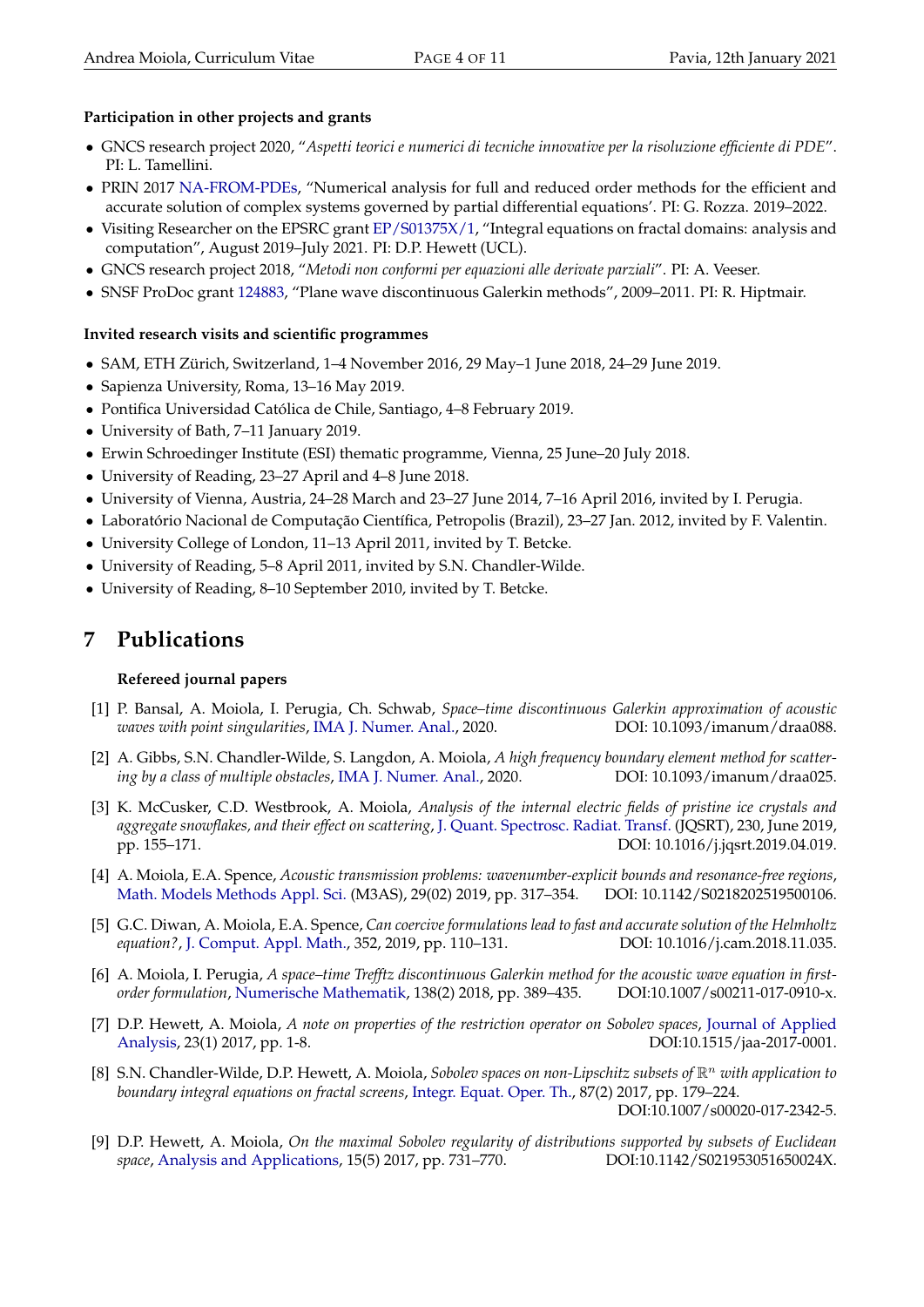[10] F. Kretzschmar, A. Moiola, I. Perugia, S.M. Schnepp, *A priori error analysis of space-time Trefftz discontinuous Galerkin methods for wave problems*, [IMA J. Numer. Anal.,](http://imajna.oxfordjournals.org/content/36/4/1599) 36(4) 2016, pp. 1599–1635.

DOI:10.1093/imanum/drv064.

- [11] R. Hiptmair, A. Moiola, I. Perugia, *Plane wave discontinuous Galerkin methods: exponential convergence of the* hp*-version*, [Found. Comput. Math.,](http://link.springer.com/article/10.1007/s10208-015-9260-1) 16(3) 2015, pp. 637–675. DOI:10.1007/s10208-015-9260-1.
- [12] S.N. Chandler-Wilde, D.P. Hewett, A. Moiola, *Interpolation of Hilbert and Sobolev spaces: Quantitative estimates and counterexamples*, [Mathematika,](http://dx.doi.org/10.1112/S0025579314000278) 61(2) 2015, pp. 414–443. DOI:10.1112/S0025579314000278.
- [13] A. Moiola, E.A. Spence, *Is the Helmholtz equation really sign-indefinite?*, [SIAM Review,](http://epubs.siam.org/doi/abs/10.1137/120901301) 56(2) 2014, pp. 274– 312. DOI:10.1137/120901301.
- [14] C.J. Howarth, P.N. Childs, A. Moiola, *Implementation of an interior point source in the ultra weak variational formulation through source extraction*, [J. Comput. Appl. Math.,](http://www.sciencedirect.com/science/article/pii/S0377042714002167) 27 2014, pp. 295–306.

DOI:10.1016/j.cam.2014.04.017.

- [15] R. Hiptmair, A. Moiola, I. Perugia, Ch. Schwab, *Approximation by harmonic polynomials in star-shaped domains and exponential convergence of Trefftz* hp*-dGFEM*, [ESAIM: Math. Model. Numer. Anal.](http://dx.doi.org/10.1051/m2an/2013137) (M2AN), 48(3) 2014, pp. 727–752. DOI:10.1051/m2an/2013137.
- [16] R. Hiptmair, A. Moiola, I. Perugia, *Trefftz discontinuous Galerkin methods for acoustic scattering on locally refined meshes*; [Appl. Numer. Math.,](http://www.sciencedirect.com/science/article/pii/S0168927413000044) 79 2014, pp. 79–91. DOI:10.1016/j.apnum.2012.12.004
- [17] A. Moiola, *Plane wave approximation in linear elasticity*; [Applicable Analysis,](http://www.tandfonline.com/doi/abs/10.1080/00036811.2012.671300) 92(6) 2013, pp. 1299–1307. DOI:10.1080/00036811.2012.671300.
- [18] R. Hiptmair, A. Moiola, I. Perugia, *Error analysis of Trefftz-discontinuous Galerkin methods for the time-harmonic Maxwell equations*; [Math. Comput.,](http://www.ams.org/journals/mcom/0000-000-00/S0025-5718-2012-02627-5/) 82(281) 2013, pp. 247–268. DOI:10.1090/S0025-5718-2012-02627-5.
- [19] R. Hiptmair, A. Moiola, I. Perugia, *Stability results for the time-harmonic Maxwell equations with impedance boundary conditions*; [Math. Models Methods Appl. Sci](http://dx.doi.org/10.1142/S021820251100574X) (M3AS), 21(11) 2011, pp. 2263–2287.

DOI:10.1142/ S021820251100574X.

- [20] A. Moiola, R. Hiptmair, I. Perugia, *Plane waves approximation of homogeneous Helmholtz solutions*; [Z. Angew.](http://www.springerlink.com/openurl.asp?genre=article&id=doi:10.1007/s00033-011-0147-y) [Math. Phys,](http://www.springerlink.com/openurl.asp?genre=article&id=doi:10.1007/s00033-011-0147-y) 62(5) 2011, pp. 809–837. DOI:10.1007/s00033-011-0147-y.
- [21] A. Moiola, R. Hiptmair, I. Perugia, *Vekua theory for the Helmholtz operator*; [Z. Angew. Math. Phys,](http://www.springerlink.com/openurl.asp?genre=article&id=doi:10.1007/s00033-011-0142-3) 62(5) 2011, pp. 779–807. DOI:10.1007/s00033-011-0142-3.
- [22] R. Hiptmair, A. Moiola, I. Perugia, *Plane wave discontinuous Galerkin methods for the 2D Helmholtz equation: analysis of the p-version*; [Siam J. Numer. Anal.,](http://dx.doi.org/10.1137/090761057) 49(1) 2011, pp. 264–284. DOI:10.1137/090761057.

#### <span id="page-4-0"></span>**Refereed book chapters**

[23] R. Hiptmair, A. Moiola, I. Perugia, *A survey of Trefftz methods for the Helmholtz equation*. In: G.R. Barrenechea, F. Brezzi, A. Cangiani, E.H. Georgoulis (editors), "Building Bridges: Connections and Challenges in Modern Approaches to Numerical Partial Differential Equations", [Springer Lect. Notes Comput. Sci. Eng.,](http://dx.doi.org/10.1007/978-3-319-41640-3_8) 2016, pp. 237–278. DOI:10.1007/978-3-319-41640-3\_8.

#### <span id="page-4-1"></span>**Reports and preprints**

- [24] L.M. Imbert-Gérard, A. Moiola, P. Stocker, *A space-time quasi-Trefftz DG method for the wave equation with piecewise-smooth coefficients*, [arXiv:2011.04617,](https://arxiv.org/abs/2011.04617) 2020 (submitted).
- [25] S.N. Chandler-Wilde, D.P. Hewett, A. Moiola, J. Besson, *Boundary element methods for acoustic scattering by fractal screens*, [arXiv:1909.05547,](https://arxiv.org/abs/1909.05547) 2019 (submitted).
- [26] A. Caetano, D.P. Hewett, A. Moiola, *Density results for Sobolev, Besov and Triebel–Lizorkin spaces on rough sets*, [arXiv:1904.05420,](https://arxiv.org/abs/1904.05420) 2019 (submitted).
- [27] A. Gibbs, S. Langdon, A. Moiola, *Numerically stable computation of embedding formulae for scattering by polygons*, [arXiv:1805.08988,](https://arxiv.org/abs/1805.08988) 2018 (submitted).
- [28] A. Moiola, *Approximation properties of plane wave spaces and application to the analysis of the plane wave discontinuous Galerkin method*; [SAM report 2009-06,](http://www.sam.math.ethz.ch/sam_reports/index.php?id=2009-06) ETH Zürich.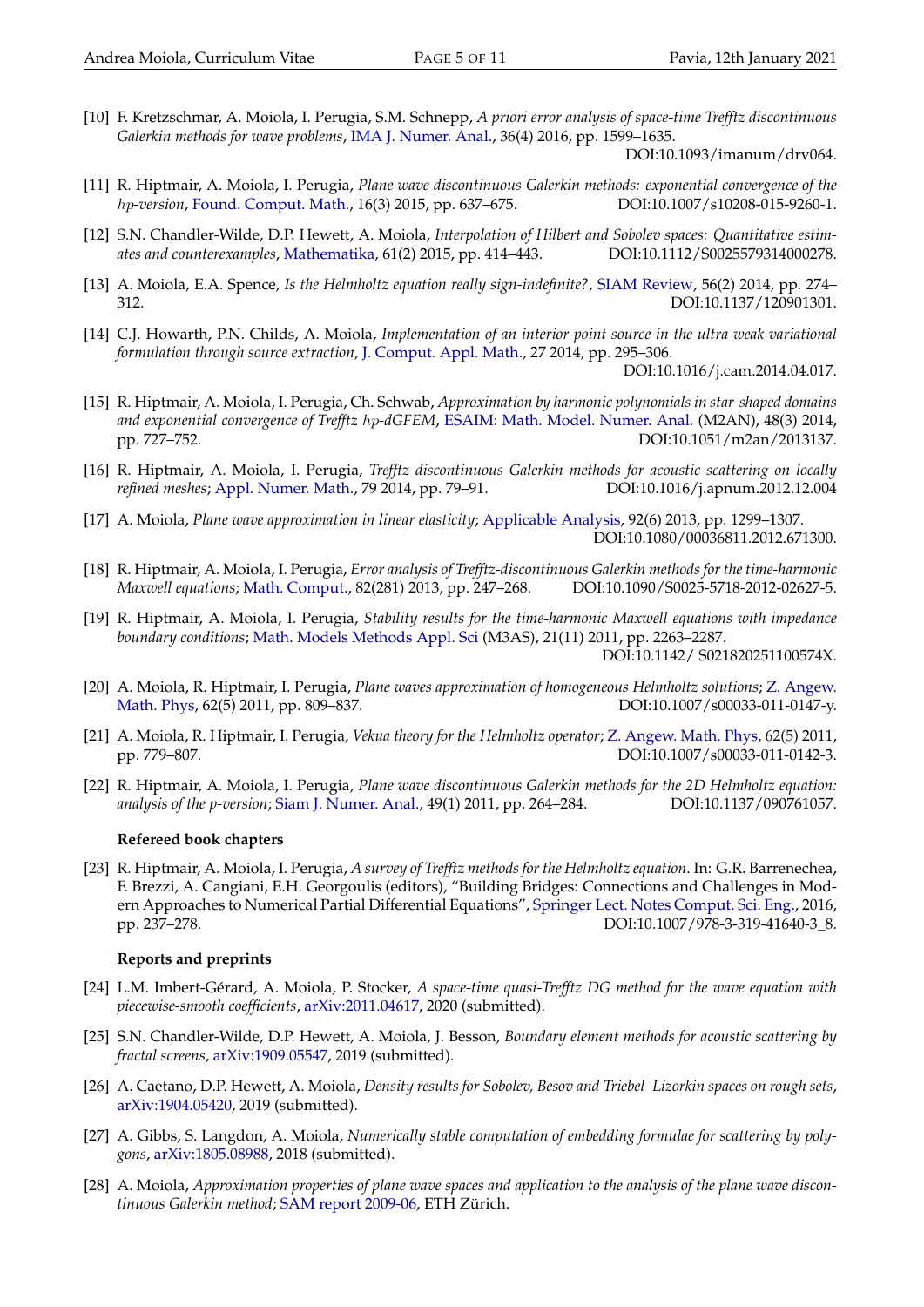### <span id="page-5-0"></span>**Conference proceedings**

- [29] N. Wulbusch, R. Roden, A. Chernov, M. Blau, A. Moiola, *On the impact of the shape of the artificial boundary in exterior Helmholtz problems*, proceedings of [23rd International Congress on Acoustics \(ICA\),](http://pub.dega-akustik.de/ICA2019/data/index.html) Aachen, pp. 7504–7511.
- [30] S.N. Chandler-Wilde, D.P. Hewett, A. Moiola, *Boundary element methods for scattering by fractal screens*, proceedings of [Waves 2019,](https://www.waves2019.at/) Vienna, pp. 78–79. DOI[:10.34726/waves2019](https://doi.org/10.34726/waves2019)
- [31] P. Bansal, A. Moiola, I. Perugia, C. Schwab, *Space-time discontinuous Galerkin method for the wave equation in polygonal domains*, proceedings of [Waves 2019,](https://www.waves2019.at/) Vienna, pp. 296–297. DOI[:10.34726/waves2019](https://doi.org/10.34726/waves2019)
- [32] A. Gibbs, S. Langdon, A. Moiola, *Stable implementation of embedding formulae for computation of far field patterns*, proceedings of [Waves 2017,](https://cceevents.umn.edu/waves-2017) Minneapolis, USA, pp. 157–158.
- [33] A. Moiola, *Space–time Trefftz discontinuous Galerkin methods for wave problems*; in Mathematisches Forschungsinstitut Oberwolfach Report 15/2017, 2017, pp. 913–915. DOI:10.4171/OWR/2017/15.
- [34] A. Moiola, *Trefftz discontinuous Galerkin methods on unstructured meshes for the wave equation*, [arXiv:1505.00120,](http://arxiv.org/abs/1505.00120) 2015 [\(proceedings](http://cedya2015-en.uca.es/cedya2015proceedings) of the XXIV CEDYA / XIV CMA conference, pp. 387–395).
- [35] S.N. Chandler-Wilde, D.P. Hewett, A. Moiola, *Function spaces for integral equations on fractal domains*, proceedings of [Waves 2015,](http://waves2015.math.kit.edu/boa/book-of-abstracts.pdf) Karlsruhe, Germany, pp. 73–74.
- [36] A. Gibbs, S.N. Chandler-Wilde, S. Langdon, A. Moiola, *Hybrid numerical asymptotic approximation for multiple scattering problems*, proceedings of [Waves 2015,](http://waves2015.math.kit.edu/boa/book-of-abstracts.pdf) Karlsruhe, Germany, pp. 130–131.
- [37] F. Kretzschmar, A. Moiola, I. Perugia, S.M. Schnepp, *The space-time Trefftz discontinuous Galerkin method for the wave equation*, proceedings of [Waves 2015,](http://waves2015.math.kit.edu/boa/book-of-abstracts.pdf) Karlsruhe, Germany, pp. 140–141.
- [38] A. Moiola, E.A. Spence, *Is the Helmholtz equation really sign-indefinite?*, proceedings of [Waves 2013,](http://www.lamsin.tn/waves13/proceedings.pdf) Gammarth, Tunisia, pp. 245–246.
- [39] R. Hiptmair, A. Moiola, I. Perugia, Ch. Schwab, *Trefftz-discontinuous Galerkin methods: hp-version and exponential convergence*, proceedings of [Waves 2013,](http://www.lamsin.tn/waves13/proceedings.pdf) Gammarth, Tunisia, pp. 359–360.
- [40] A. Moiola, *A sign-definite formulation of the Helmholtz impedance problem*; in Mathematisches Forschungsinstitut Oberwolfach Report 03/2013, 2013, pp. 210–214. DOI:10.4171/OWR/2013/03.
- [41] A. Moiola, *Approximation by plane waves*; in Mathematisches Forschungsinstitut Oberwolfach Report 10/2010, 2010, pp. 479–482. DOI:10.4171/owr/2010/10.

### <span id="page-5-1"></span>**Thesis**

[42] A. Moiola, *Trefftz-discontinuous Galerkin methods for time-harmonic wave problems*; Ph.D. dissertation, 2011, Seminar for applied mathematics, ETH Zürich. DOI:10.3929/ethz-a-006698757. Available at <http://e-collection.library.ethz.ch/view/eth:4515> .

Preprints are available on <https://arxiv.org/search/?searchtype=author&query=Moiola> The accepted or published versions of some of the papers are available on: <http://centaur.reading.ac.uk/view/creators/90005242.html> <https://iris.unipv.it/browse?type=author&authority=rp11759>

# <span id="page-5-2"></span>**8 Teaching and supervision**

### <span id="page-5-3"></span>**Courses**

- Autumn terms 2017, 2018, 2019 and 2020, "*Modellistica numerica*" (numerical modelling), third-year undergraduate mathematics students, Pavia.
- Autumn terms 2019 and 2020, "*Complementi di matematica*" (numerical methods for PDEs), engineering, master students, Pavia. Together with L.D. Marini.
- Spring term 2020, "*Advanced numerical methods for PDEs*", mathematics, master students, Pavia. Together with F. Brezzi and G. Sangalli.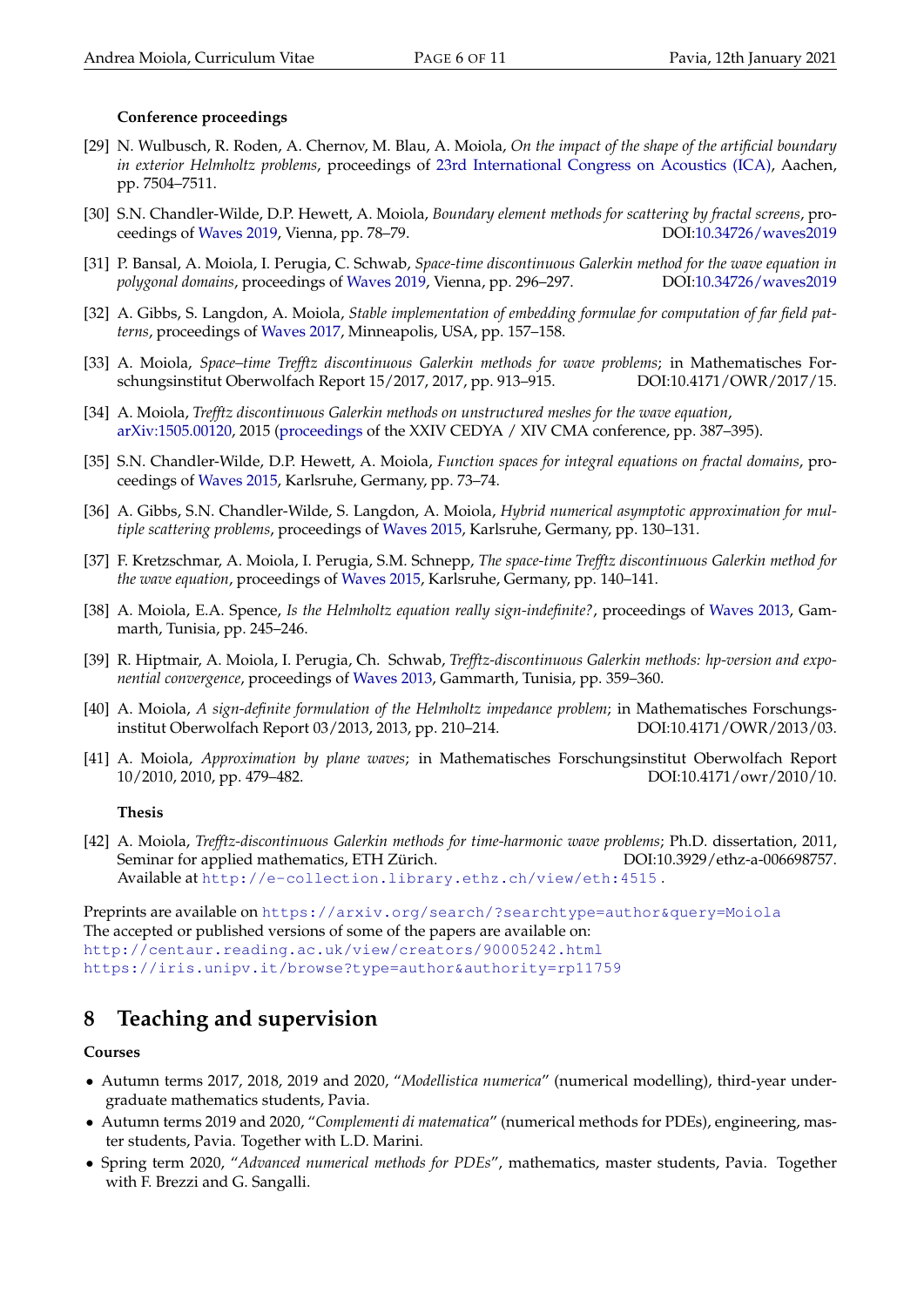- Spring term 2019, "*Metodi numerici avanzati per le equazioni alle derivate parziali*" (advanced numerical methods for PDEs), mathematics, master students, Pavia. Together with G. Sangalli.
- Spring terms 2016 and 2017, "*Numerical methods for financial engineering*", master students at the ICMA Centre of the Henley Business School in Reading.
- Autumn terms 2013, 2014, 2015 and 2016, "*Vector calculus*", second-year mathematics students at Reading (100∼160 students).

Student evaluation reports: <https://sisvaldidat.unifi.it/> (in Italian).

From January 2014 to July 2015 I have attended the Academic Practice Programme (APP) at the University of Reading and in October 2015 I have been recognised as Fellow of the Higher Education Academy (HEA).

### <span id="page-6-0"></span>**Lecture notes and teaching material available online**

- Numerical modelling (in Italian), <https://euler.unipv.it/moiola/T/MN2020/MN2020.html>
- Scattering of time-harmonic acoustic waves: Helmholtz equation, boundary integral equations and BEM, <https://euler.unipv.it/moiola/T/ANMPDE2020/ANMPDE2020.html>
- Vector calculus, <https://euler.unipv.it/moiola/ReaDG/VC2016/VC2016.html>

### <span id="page-6-1"></span>**Tutorial series**

| Term/Semester:          | Course:                               | Students:              |            |
|-------------------------|---------------------------------------|------------------------|------------|
| Spring 2017             | linear algebra                        | mathematics            | Reading    |
| Autumn 2016             | linear algebra                        | mathematics            | Reading    |
| Spring 2016             | real analysis                         | mathematics            | Reading    |
| Spring 2015             | algebra                               | mathematics            | Reading    |
| Autumn 2014             | foundation of mathematics             | mathematics            | Reading    |
| Spring 2014             | real analysis 1                       | mathematics            | Reading    |
| Autumn 2013             | foundation of mathematics             | mathematics            | Reading    |
| Autumn 2012&Spring 2013 | algebra 1                             | mathematics            | Reading    |
| Autumn 2010             | numerical methods for CSE             | computer science & CSE | ETH Zürich |
| Spring 2010             | numerical mathematics                 | mechanical engineering | ETH Zürich |
| Autumn 2008             | linear algebra                        | civil engineering      | ETH Zürich |
| Autumn 2006 & 2007      | mathematical analysis and informatics | biotechnology          | Pavia      |
| Autumn 2006 & 2007      | "pre-class" of mathematics            | biology                | Pavia      |

For some of these courses, I have been in charge of the design of extensive teaching material, the preparation, the supervision and the grading of the exams.

### <span id="page-6-2"></span>**Supervision**

- [G.C. Diwan,](https://sites.google.com/site/gcdiwan/) postdoctoral research assistant, Reading 2016–2017. Now Acoustic Engineer at FT Technologies.
- [A. Gibbs,](http://www.homepages.ucl.ac.uk/~ucahagi/) PhD student, Reading, 2013–2017, thesis on "Numerical methods for high frequency scattering by multiple obstacles", co-supervised with S. Langdon and S.N. Chandler-Wilde. Now postdoc at UCL.
- [K. McCusker,](https://research.reading.ac.uk/meteorology/people/karina-mccusker/) PhD student, Reading, 2016–2020, thesis on "Fast, approximate methods for electromagnetic wave scattering by complex ice crystals and snowflakes", main supervisor C. Westbrook (Meteorology). Now postdoc at Reading.
- [P. Stocker,](https://paulst.github.io/) visiting PhD student, Pavia, October 2019–February 2020.
- [S. Gómez,](https://scholar.google.it/citations?user=wYdaSlQAAAAJ&hl=it&oi=sra) PhD student, Pavia, from 2020.
- F. Locatelli, PhD student, Pavia, from 2020.
- Master in mathematics final dissertations (*Laurea magistrale*), Pavia: **–** F. Locatelli, "*Migrazione di CO2 in strutture geologiche profonde: modelli e metodi numerici*", 2020.
- BSc in mathematics final dissertations (*Laurea triennale*), Pavia:
- **–** A. Kushova, "*Calcolo dello spettro dell'operatore di Schroedinger senza risoluzione di problemi agli autovalori*", 2018;
- **–** A. Massimini, "*Modellizzazione degli tsunami: il metodo aggiunto per il raffinamento della griglia computazionale*", 2019;
- **–** M. Silvestri, "*Approssimazione numerica delle figure di Chladni tramite metodo spettrale*", 2019;
- **–** U. Zerbinati, "Second order finite difference methods for the wave equation with Dirichlet boundary conditions", 2020;
- **–** N. Galante, "*Un'analisi a posteriori per il metodo degli elementi finiti*", 2020;
- **–** E. Cerri, "*Quantificazione dell'incertezza per un problema di diffusione*", 2020.
- **–** M. Carcano, "*Analisi di alcuni modelli di reazione e diffusione per la dinamica delle popolazioni*", 2020.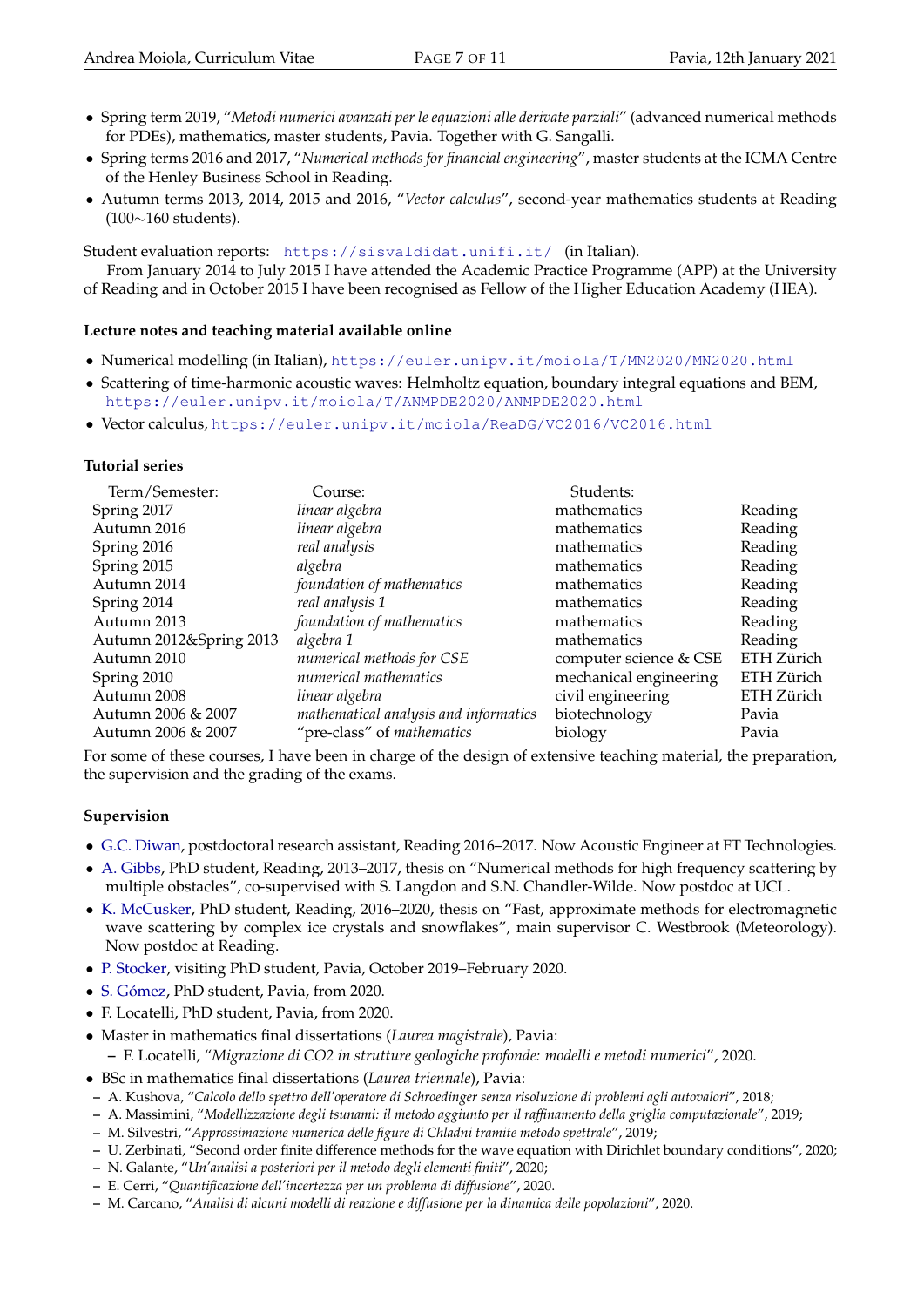- **–** S. Regola, "*Onde acustiche: metodi numerici per la risoluzione dell'equazione di Helmholtz*", 2020.
- Between 2013 and 2017 at Reading I have supervised an MMath fourth-year project and 14 BSc third-year projects. I have also been personal tutor of 22 undergraduate students.

### <span id="page-7-0"></span>**PhD student examination**

- S. Fragapane, "Regularity and asymptotics for p-Laplace type operators in fractal and pre-fractal domains", Roma, advisor M.A. Vivaldi, 2018, external examiner.
- L. Swift, "Geometrically unfitted finite element methods for the Helmholtz equation", UCL, advisor E. Burman, 2017, external examiner.
- A. Reinarz, "Sparse space-time boundary element methods for the heat equation", Reading, advisor A. Chernov, 2015, internal examiner.

I am member of the faculty board (*collegio dei docenti*) of the UniPv–USI "International PhD Program in Computational Mathematics and Decision Sciences" (<http://compmat.unipv.it/>). I have also been in the monitoring committee for several PhD students at Reading.

# <span id="page-7-1"></span>**9 Other activities**

### <span id="page-7-2"></span>**Organisation of scientific events**

- Minisymposium on "Analysis and numerical methods for wave problems in heterogeneous media and complicated domains", at the Waves 2019 conference, 25–30 August 2019.
- Part of the local organising committee of HOFEIM 2019, High-Order Finite Element and Isogeometric Methods Workshop, Pavia, 28–31 May 2019.
- Workshop on ["Wave propagation in complex domains"](https://www.ucl.ac.uk/~ucahdhe/WaveScatteringWorkshop.htm), UCL, 30 March 2017. Co-organised with D.P. Hewett and S.N. Chandler-Wilde.
- ["ReaDG"](https://euler.unipv.it/moiola/ReaDG/ReaDG2016.html) workshop on "Recent advances in discontinuous Galerkin methods", Reading, 13 June 2016. Supported by the London Mathematical Society, co-organised with T. Pryer.
- Minisymposium on "Wave-based discretisations" at the Waves 2015 conference, Karlsruhe, 20–24 July 2015. Co-organised with D.P. Hewett.
- ["ReaDG"](https://euler.unipv.it/moiola/ReaDG/ReaDG.html) workshop on "Recent advances in discontinuous Galerkin methods", Reading, 11–12 September 2014. Supported by the London Mathematical Society, co-organised with A. Chernov and T. Pryer.

### <span id="page-7-3"></span>**Other conferences and schools attended**

- HOFEIM 2019, High-Order Finite Element and Isogeometric Methods Workshop, Pavia, 28–31 May 2019.
- IGA 2017, International Conference on Isogeometric Analysis, Pavia, 11–13 September 2017.
- IperPV2017, the XVII Italian Meeting on Hyperbolic Equations, Pavia, 6–8 September 2017.
- POEMS 2017, Polytopal Element Methods in Mathematics and Engineering, Milano, 5–7 July 2017.
- 7th meeting of Reading-Bath-Cardiff network on gener. solutions for nonlinear PDEs, Reading 13 June 2017.
- Mathematics in the Spirit of Joe Keller, Turing Gateway to Mathematics, Cambridge, 2–3 March 2017.
- Modern topics in nonlinear PDEs and geometric analysis, LMS–CMI research school, Reading, 4–8 July 2016.
- 3rd International Conference on Neural Field Theory, Reading, 16–18 June 2014.
- CIME course on Computational Electromagnetism, Cetraro, Italy, 9–14 June 2014.
- Recent Advances in Nonlinear PDEs and Calculus of Variations, Reading, 12–14 February 2014.
- Analysis of PDEs, symposium in honour of V. Maz'ya, Liverpool, 16–17 December 2013.
- From Spectral Gaps to Particle Filters workshop, Reading, 17–18 September 2013.
- Data Assimilation and Inverse Problems summer school, Reading, 22–26 July 2013.
- CNS 2013, Computational Neurosciences Meeting, Paris, 13–18 July 2013.
- LMS–EPSRC short course on Modern Nonlinear PDE Methods in Fluid Dynamics, Reading, 8–12 July 2013.
- NETT Neural Engineering summer school, Nottingham, 1–5 July 2013.
- Meeting on Riemann-Hilbert problems and their applications, Reading, 29–30 May 2013.
- SIAM–UKIE annual meeting, Reading, January 8, 2013.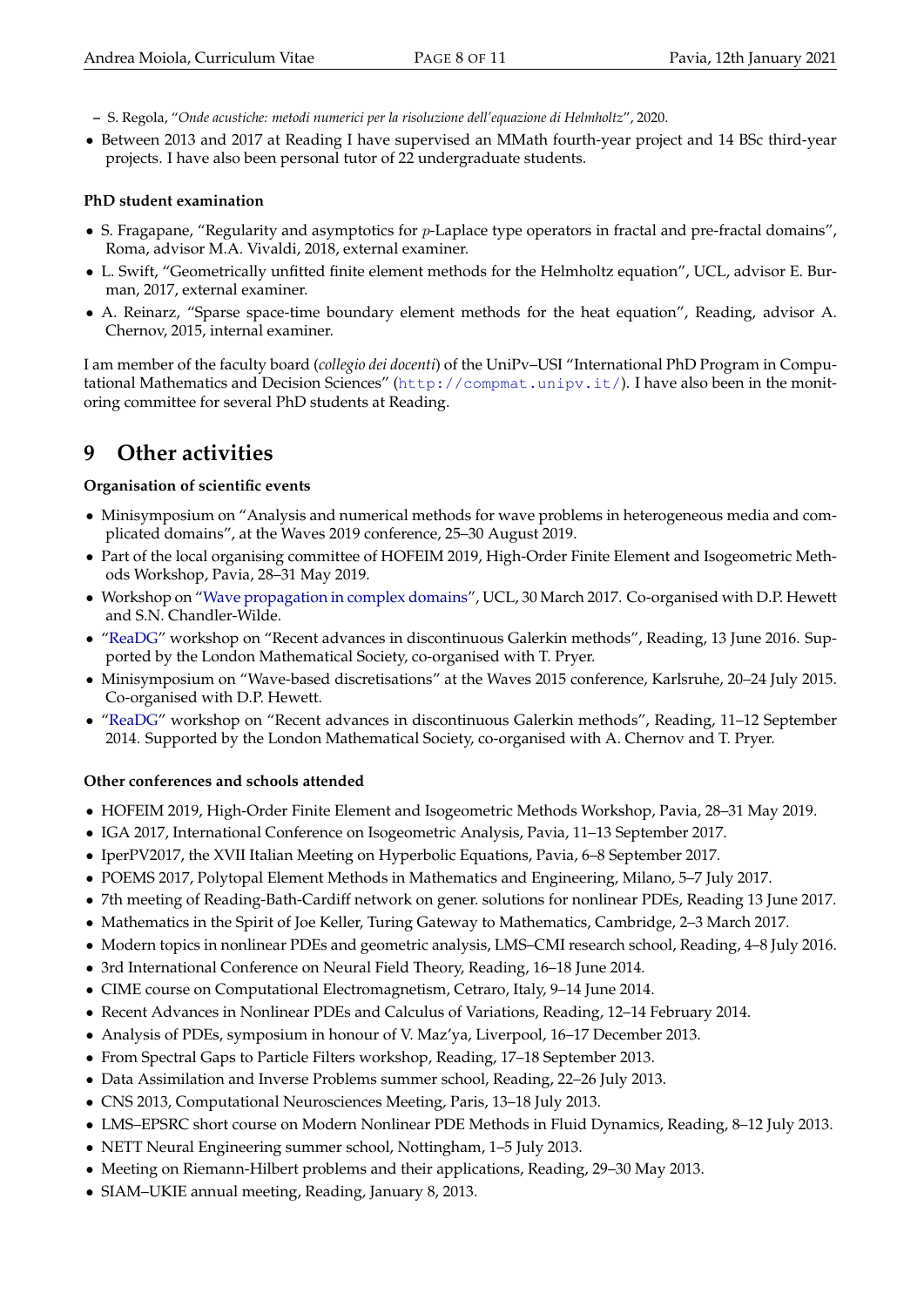- Zürich Summer School 2012 on "A Posteriori Error Control and Adaptivity", 20–24 August 2012.
- "Mathmondes 2012", French-British Network on Waves, Reading, 9–10 July 2012.
- Conference in honour of Nancy Nichols' 70th birthday, Reading, 2–3 July 2012.
- ICMS Workshop on "BVPs for linear elliptic and integrable PDEs", Edinburgh, 28 May–1 June 2012 (invited).
- Second international conference on Neural Field Theory, Reading, 19–21 April 2012.
- Numerical analysis postgraduate seminar day, Reading, 30 March 2012.
- Colloquium on "Analysis and numerics of PDEs", in memory of Enrico Magenes, Pavia, 2–4 November 2011.
- Workshop on "Advances in computational wave propagation", UCL, London, 2–3 September 2011 (invited).
- Pro<sup>∗</sup>Doc summer retreat, Disentis, 17–19 August 2011.
- Swiss Numerics Colloquium, Università della Svizzera Italiana, Lugano, 6 May, 2011.
- "Numerical methods for hyperbolic equations, recent trends and future directions", 18–19 February 2011.
- "Next generation numerical methods for comput. wave propagation", Cambridge, 17–18 Sept. 2010 (invited).
- Zürich Summer School on "Sparse tensor discretisations of high-dimensional problems", 23–27 August 2010.
- ACE'10–6th Workshop on Advanced Computational Electromagnetics, ETH Zürich, 5–7 July 2010.
- Swiss Numerics Colloquium, ETH Zürich, 16 April 2010.
- Pro<sup>∗</sup>Doc summer retreat, Disentis, 16–19 August 2009.

# <span id="page-8-0"></span>**Visitors hosted (in Pavia)**

- D. Huybrechs, 13–17 January 2020.
- P. Stocker, October 2019–February 2020.
- A. Gibbs, 12–15 November 2019.
- C. Jerez-Hanckes, 23–25 October 2018.
- D.P. Hewett, 16–19 April 2018.
- E.A. Spence, 12–16 February 2018.

# <span id="page-8-1"></span>**Professional affiliation**

- [SIAM,](http://www.siam.org/) Society for Industrial and Applied Mathematics, since 2010. Computational Science and Engineering (CSE) and Analysis of PDEs (APDE) activity groups.
- [GNCS,](http://www.altamatematica.it/gncs/) Gruppo Nazionale di Calcolo Scientifico of the Istituto Nazionale di Alta Matematica (INdAM).
- [UMI,](http://umi.dm.unibo.it/) Unione Matematica Italiana, since 2019.

# <span id="page-8-2"></span>**Refereeing activity**

Advances in Computational Mathematics (ACOM), Applied Mathematics and Computation (AMC), Applied Numerical Mathematics (APNUM), BIT Numerical Mathematics, Cogent Mathematics, Communications in Computational Physics (CiCP), Communications in Mathematical Sciences (CMS), Computational and Applied Mathematics (COAM), Computers and Mathematics with Applications (CAMWA), Computer Methods in Applied Mechanics and Engineering (CMAME), Computer Physics Communications (CPC), Engineering Analysis with Boundary Elements (EABE), IMA Journal of Applied Mathematics (IMA-MAT), IMA Journal of Numerical Analysis (IMA-JNA), Journal of Computational Physics (JCP), Journal of Computational and Applied Mathematics (JCAM), Journal of Computational Mathematics, Journal of Engineering Mathematics (ENGI), Journal of Integral Equations and Applications (JIEA), Journal of Mathematical Analysis and Applications (JMAA),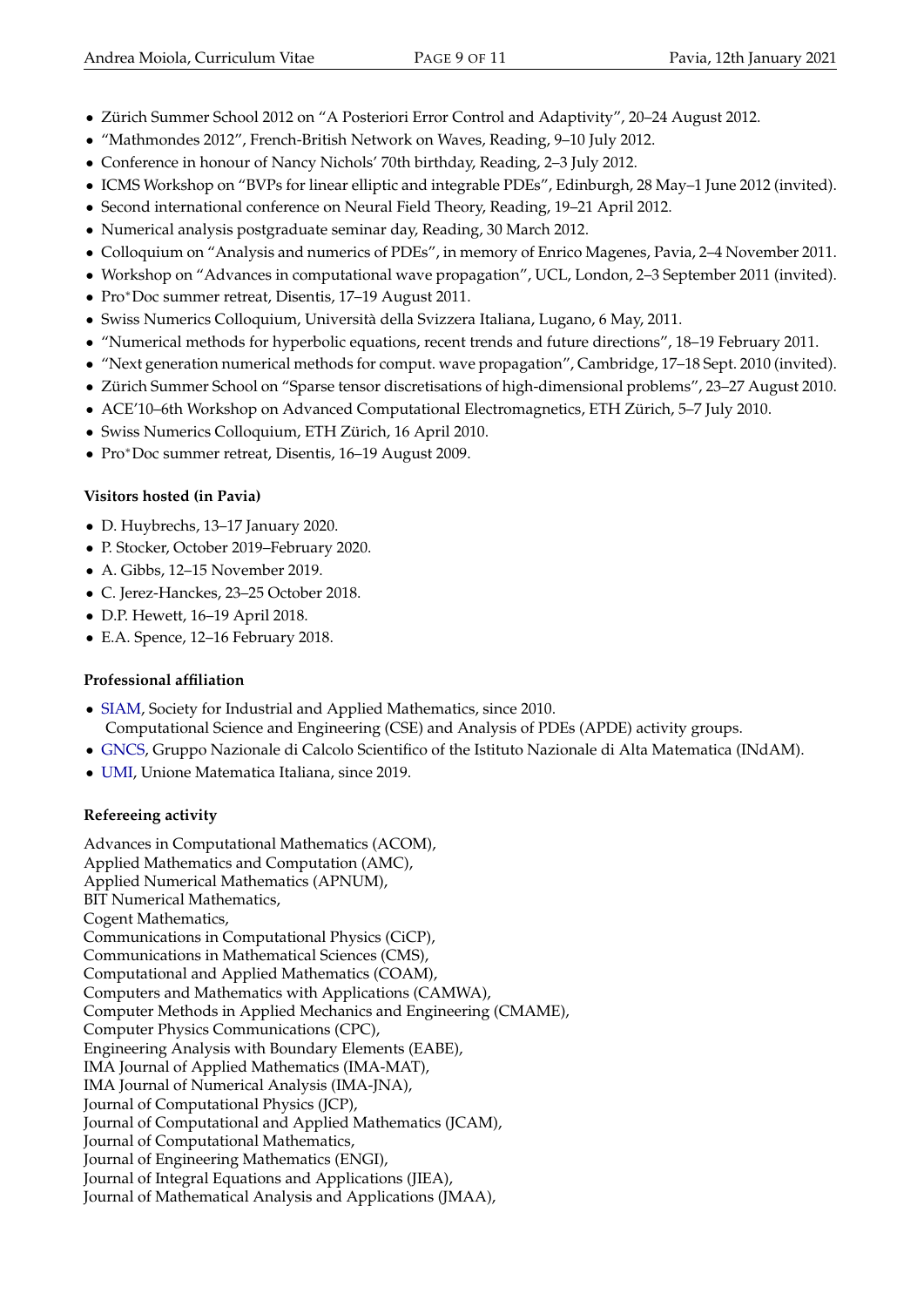Journal of Scientific Computing (JSC/JOMP), Mathematical Models and Methods in Applied Sciences (M3AS), Mathematical Modelling and Numerical Analysis (M2AN), Mathematics of Computation (Math. Comp.), Numerical Algorithms (NUMA), Numerical Mathematics: Theory, Methods and Applications (NMTMA), Numerical Methods for Partial Differential Equations (NMPDE), Numerische Mathematik (Numer. Math.), Sampling Theory in Signal and Image Processing (STSIP), SIAM Journal on Numerical Analysis (SINUM), SMAI Journal of Computational Mathematics (SMAI-JCM) Transactions of Mathematics and Its Applications, Wave Motion (WaMot), Zeitschrift für Angewandte Mathematik und Physik (ZAMP); ICOSAHOM conference proceedings, Waves—international conference on mathematical and numerical aspects of wave propagation proceedings; Springer Verlag books; Mathematical Reviews (MR) / MathSciNet; Fondecyt/Conicyt grants (Chile), Deutsche Forschungsgemeinschaft (DFG) grants, London Mathematical Society Bursaries, Swiss National Science Foundation grants,

STIC Math AmSud.

### <span id="page-9-1"></span>**Selection committees**

- Postdoctoral position "Adaptive multi-fidelity methods for forward and inverse UQ of PDEs and ODEs with random coefficients", IMATI-CNR, 12.2020.
- Two postdoctoral position on "Innovative methods for PDEs", Mathematics, Pavia, 10.2020.
- Postdoctoral position "Mathematical methods for the analysis of PDEs on networks", IMATI-CNR, 10.2020.
- Admission to the joint PhD in Mathematics, Universities of Milano Bicocca and Pavia, 9.2020.
- Scholarship on "Computational fluid dynamics in geological structures", Mathematics, Pavia, 7.2020.
- Internal selection committee for the best master dissertation and best PhD dissertation prize "Con.Scienze", Department of Mathematics, University of Pavia, 9.2019 and 9.2020.
- Postdoctoral position on EPSRC grant EP/N019407/1, Reading, 4.2016.

### <span id="page-9-2"></span>**Other responsibilities**

I am the departmental representative in the science faculty quality assurance committee $^6$  $^6$ .

At Reading I have been the departmental representative at the Isaac Newton Institute and scrutineer for the applied maths undergraduate exams.

# <span id="page-9-3"></span>**10 Scientific interests**

- Numerical methods for PDEs and integral equations: finite element methods (FEM), discontinuous Galerkin methods (DG), boundary element methods (BEM).
- FEM with non-polynomial basis, Trefftz and quasi-Trefftz methods.
- Computational electromagnetics, computational acoustics, wave propagation.
- Approximation of PDE solutions by special functions.
- Stability and regularity of PDE solutions in polyhedral and non-smooth domains, wavenumber-explicit analysis of time-harmonic boundary value problems, applications of Rellich- and Morawetz-type identities.
- Integral and differential equations modelling wave scattering by rough domains and screens. Sobolev spaces on non-Lipschitz domains and fractals.

<span id="page-9-0"></span><sup>6</sup><http://www-aq.unipv.it/>